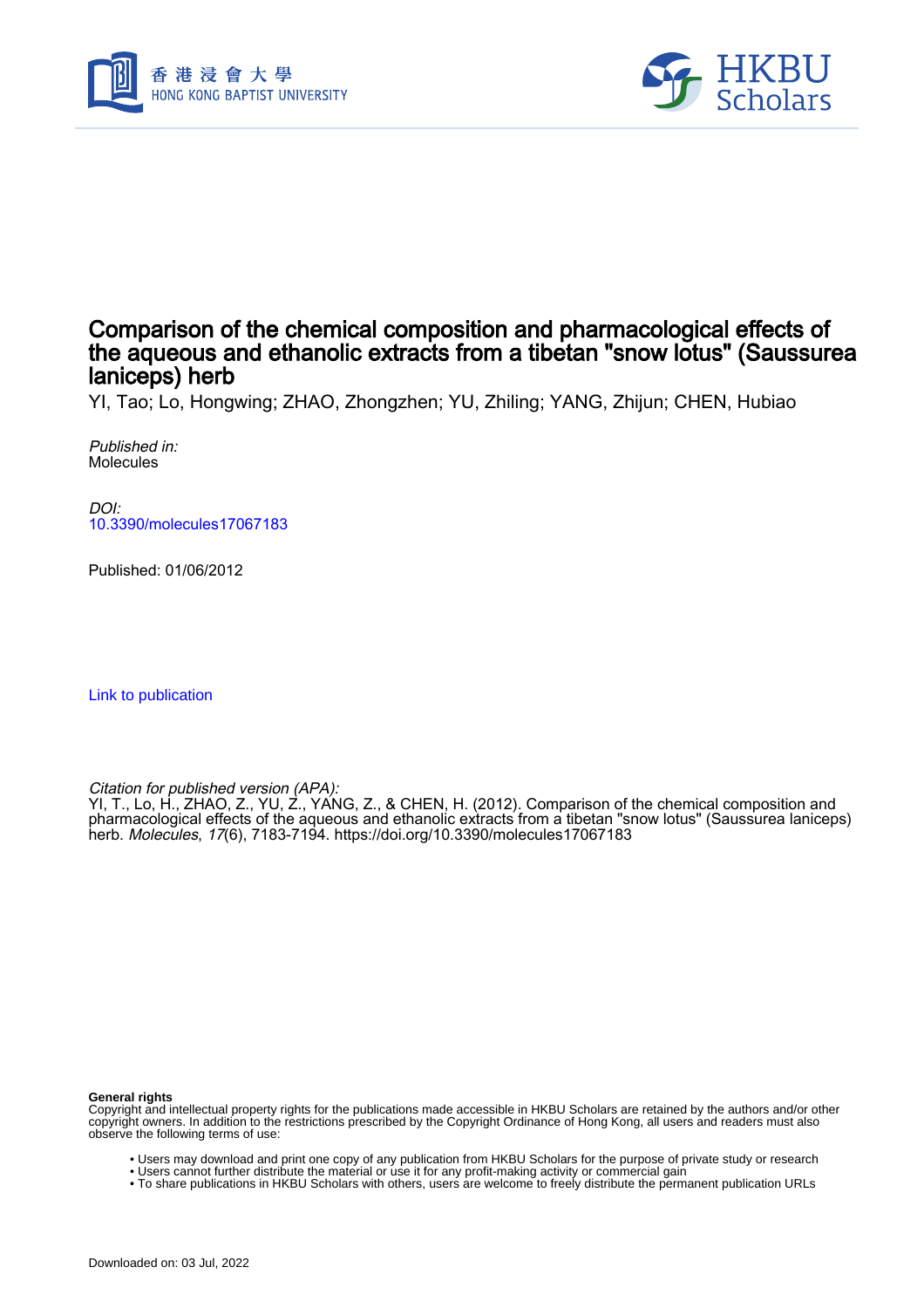### Authors

Tao Yi, Hongwing Lo, Zhongzhen Zhao, Zhiling Yu, Zhijun Yang, and Hubiao Chen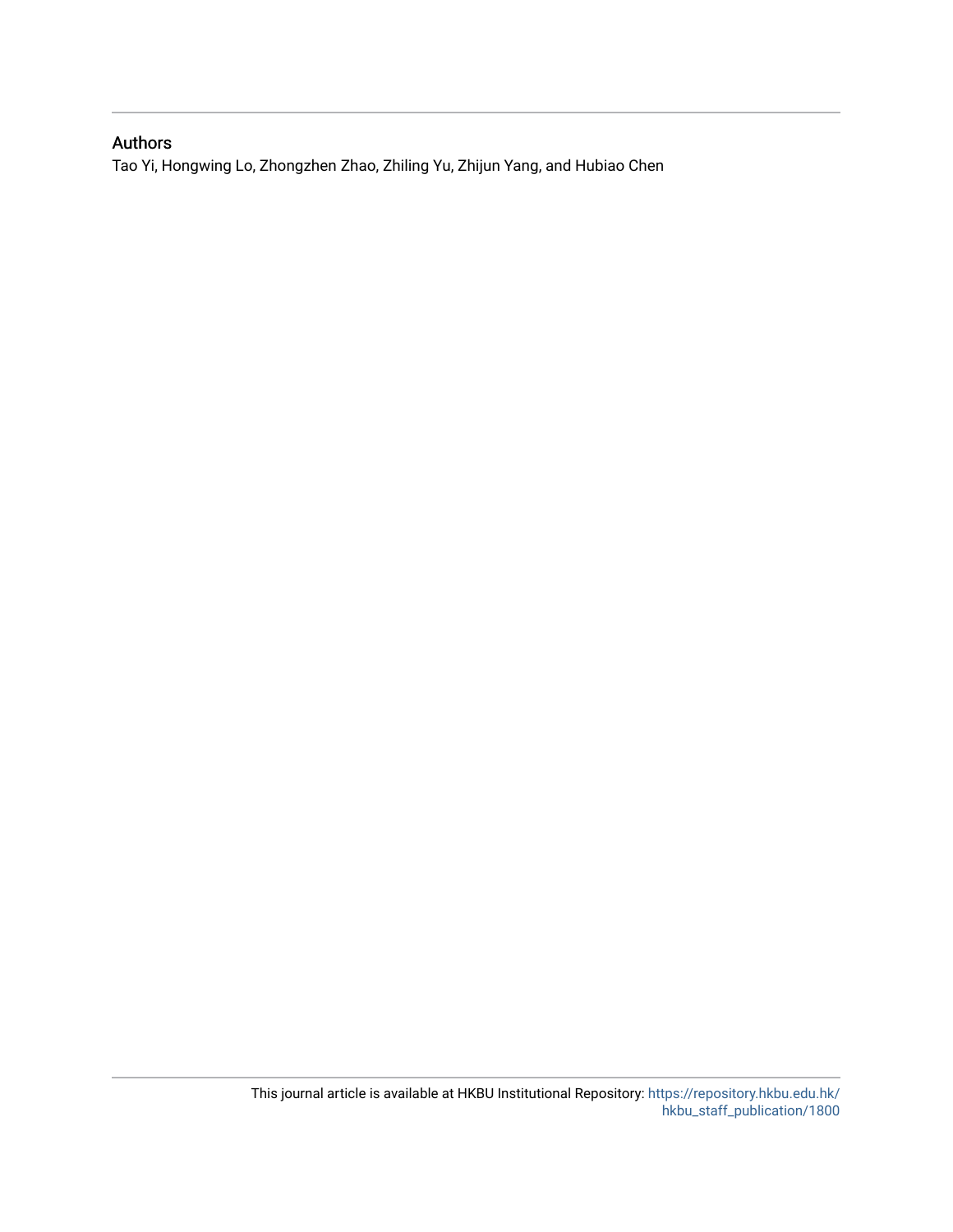*molecules*  **ISSN 1420-3049**  www.mdpi.com/journal/molecules **OPEN ACCESS**

*Article* 

# **Comparison of the Chemical Composition and Pharmacological Effects of the Aqueous and Ethanolic Extracts from a Tibetan "Snow Lotus" (***Saussurea laniceps***) Herb**

**Tao Yi, Hongwing Lo, Zhongzhen Zhao, Zhiling Yu, Zhijun Yang and Hubiao Chen \*** 

School of Chinese Medicine, Hong Kong Baptist University, Hong Kong, China

**\*** Author to whom correspondence should be addressed; E-Mail: hbchen@hkbu.edu.hk; Tel.: +852-3411-2060; Fax: +852-3411-2461.

*Received: 4 May 2012; in revised form: 30 May 2012 / Accepted: 31 May 2012 / Published: 12 June 2012* 

**Abstract:** To understand the impacts of different processing methods on the composition and effects of the herb *Saussurea laniceps* (SL), the present study report the first comparison of the chemical constituents of aqueous and ethanolic SL extracts using chromatographic analysis, and to compare their pharmacological effects in a mouse anti-inflammatory, anti-nociceptive model and an *in vitro* anti-oxidant test. Chemical comparison demonstrated that the types of chemicals in the two extracts were identical, but the contents of the main constituents in the aqueous extract were lower than those of the ethanolic extract. A transesterification of dicaffeoylquinic acids took place in the aqueous extract during boiling. As for pharmacological effects, oral administration of aqueous and ethanolic SL extracts significantly inhibited croton oil-induced mice ear edema, and significantly inhibited acetic acid-induced mice writhings, respectively. In the DPPH anti-oxidant activity test, the  $IC_{50}$  values were calculated as 409.6 mg/L and 523.4 mg/L for the ethanolic and aqueous extracts, respectively. The inhibitory effects of the ethanolic extract were more potent than those of the aqueous extract in all pharmacological tests, although there was no significant difference. This study suggests that the two preparations should be distinguished when used.

**Keywords:** *Saussurea laniceps*; transesterification; anti-inflammatory; anti-nociceptive; anti-oxidant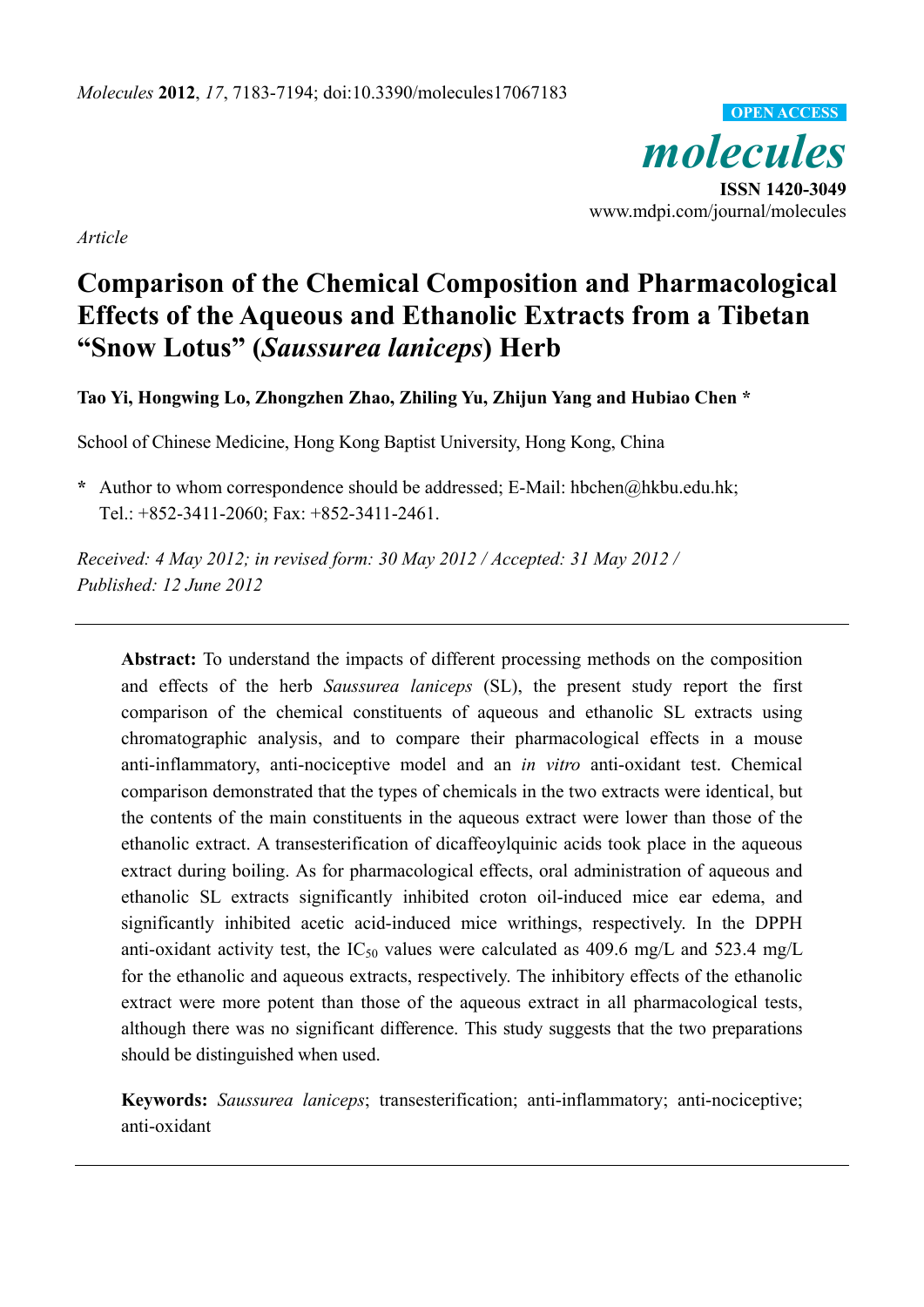#### **1. Introduction**

Process-induced changes in herbs, which can influence their chemical composition and even the overall attributes of a medicine, is an important research direction of medicinal study [1]. Herbal medicine is a flourishing field in medical science due to the increasing health-consciousness of patients. However, many of these herbs are used according to traditional beliefs, without any scientific verification of their efficacy [2,3]. Thus, the chemical and pharmacological aspects of herbs have attracted more attention, particularly when their composition and efficacy may be affected by different processing conditions.

"Snow Lotus" is a well-known herbal medicine in China, widely prescribed for the treatment of rheumatoid arthritis, stomach ache and dysmenorrhea [4]. "Snow Lotus" herb is derived from several species of the *Saussurea* genus in the Compositae family [5,6]. In our previous study, *S. laniceps* (SL) exerted more potent effects than other species against experimental edema and pain in animal models [7]. However, SL was traditionally processed by steeping in spirit (ca. 40–60% ethanol), but nowadays is processed by boiling in water [8]. In clinical practice, these two preparations of SL, including tincture and decoction, are equally prescribed for the treatment of the same diseases, although no study has been done on the relative efficacy of the two SL preparations [4–6]. Therefore, there are two unresolved problems in the current application of SL: (1) whether they are identical in chemical composition; and (2) whether they are equivalent in efficacy. A comparative study of the two processing methods is important because, firstly, safety and efficacy are key requisites for herbs [9], and evidence-based efficacy associated with consumption of the herbs may increase patient confidence [10]. Secondly, this comparison has a special significance for alcoholics and other people who may prefer not to take alcoholic beverages. These people cannot consume tinctures, but they may still be eager to enjoy the health benefits derived from SL, and water decoction offers that option. However, these studies have not been reported so far. Therefore, to encourage safe and reasonable use of the two related preparations, a comparison of their chemical composition and pharmacological activities is needed.

In the present study, we compared the chemical composition of SL aqueous and ethanolic extracts processed by boiling in water and by steeping in spirit containing 50% ethanol. Moreover, we evaluated the anti-inflammatory, anti-nociceptive and anti-oxidant effects of the aqueous and ethanolic SL extracts. The results of chemical comparison demonstrated that the types of chemicals in the two extracts were identical, but the contents of the main constituents in the aqueous extract were lower than those of the ethanolic extract. As for pharmacological effects, both extracts significantly inhibited inflammatory as well as pain responses in animal models, and also exerted *in vitro* anti-oxidant activities. The inhibitory effects of ethanolic extract were more potent than those of the aqueous extract in all tests. These results suggest that the two preparations should be distinguished when used.

#### **2. Results and Discussion**

#### *2.1. Optimization of Separation Conditions*

The conditions for UPLC separation, including type of column, column temperature, detection wavelength and mobile phase gradient, were further optimized based on our previous study. The HSS  $C_{18}$  and BEH  $C_{18}$  columns were tested at 30, 40 and 50 °C as variables. Mobile phases were screened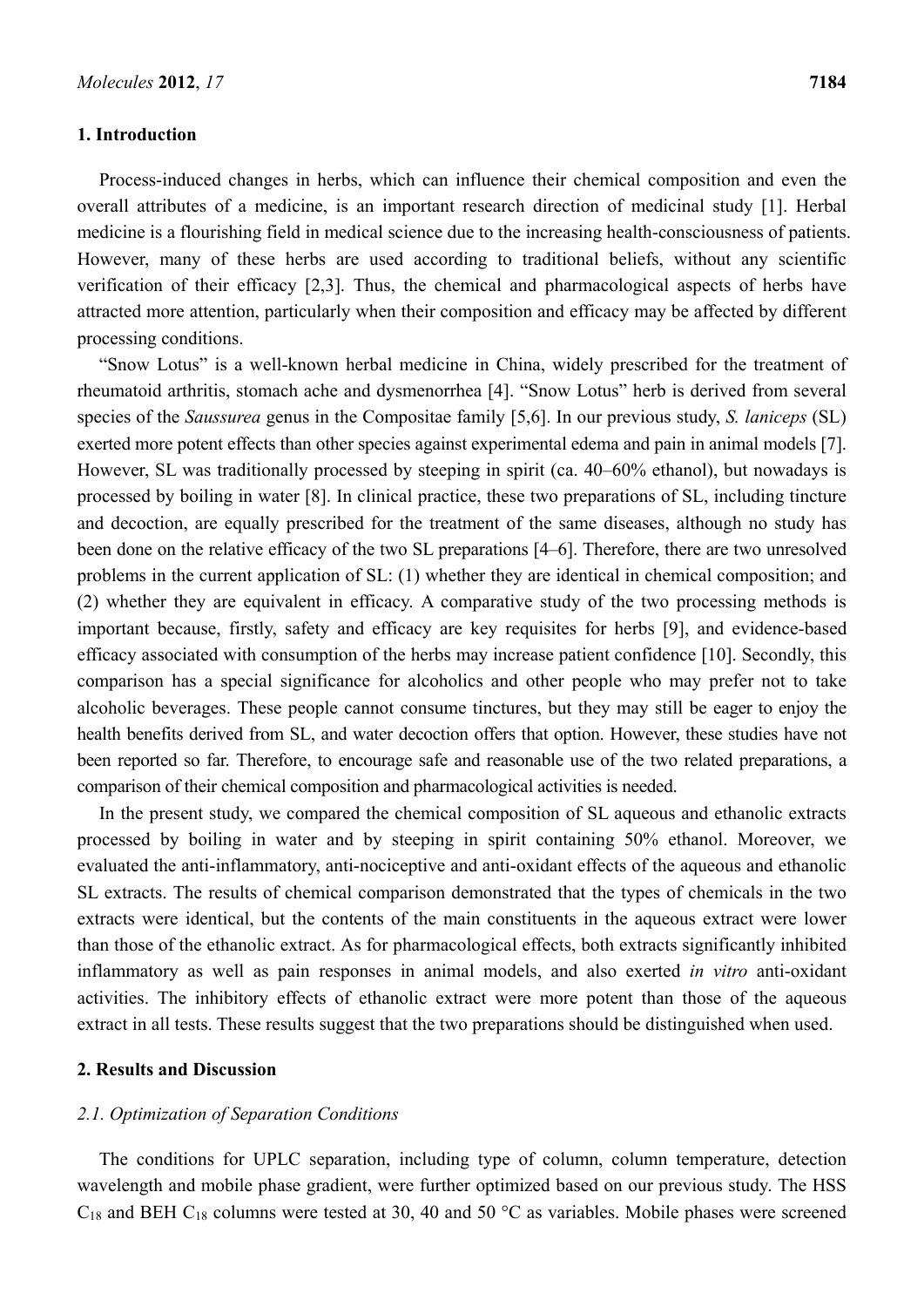between acetonitrile and methanol with different gradient elutions. The solvent flow rate was set at 0.3 mL/min according to the instrument manual. Chromatograms of the samples acquired at different wavelengths within 190–500 nm were compared, and peak resolution as well as peak purity were continuously monitored by a PDA detector. After comparison with the BEH  $C_{18}$  column, the HSS  $C_{18}$ column was chosen as the best separation column because its use resulted in improved separation and superior peak shapes. The results showed that satisfactory separation could be obtained within 25 min by eluting SL extracts on a HSS  $C_{18}$  column at 50 °C using a linear gradient of acetonitrile and water. It was found that all of the characteristic peaks of the extracts could be characterized well at a wavelength of 280 nm. Typical UPLC-PDA chromatograms are shown in Figure 1.





*2.2. Comparison of the Chemical Composition of Two Extracts*

Chemical investigation of a herbal medicine is very important because the chemical composition of any material is responsible for its safety and efficacy. Therefore, identification of the main constituents of the two SL extracts became the primary task of the study as a means to track any chemical changes induced by the processing methods.

Example 1. AU 0.15<br>
Sales 1.5<br>
Sales 1.5<br>
Sales 1.5<br>
One Chemica<br>
2.2. Compa<br>
Chemica<br>
any materia<br>
of the two<br>
induced by<br>
Based o<br>
compounds<br>
1,3-dicaffe<br>
quantitatively<br>
3,4-dicaffe<br>
quantitative 5<br>
content of in Table Based on the  $m/z$  values obtained in the mass spectra, UV spectra and comparisons with standard compounds, six peaks were unambiguously identified as chlorogenic acid (**2**), syringoside (**3**), 1,3-dicaffeoylquinic acid (**6**), umbelliferone (**7**), scopoletin (**8**) and 1,5-dicaffeoylquinic acid (**10**). By comparing their  $m/z$  values and UV spectra with the literature data [11,12], five other peaks were tentatively identified as umbelliferone  $7$ - $O$ - $\beta$ - $D$ -glucoside (1) and scopoletin  $7$ - $O$ - $\beta$ - $D$ -glucoside (4), 3,4-dicaffeoylquinic acid (**9**), 3,5-dicaffeoylquinic acid (**11**) and 4,5-dicaffeoylquinic acid (**12**). The quantitative analysis of the main constituents was performed as previously described [12], and the content of peak 6 was calculated with the calibration curve of peak 10. The results are summarized in Table 1.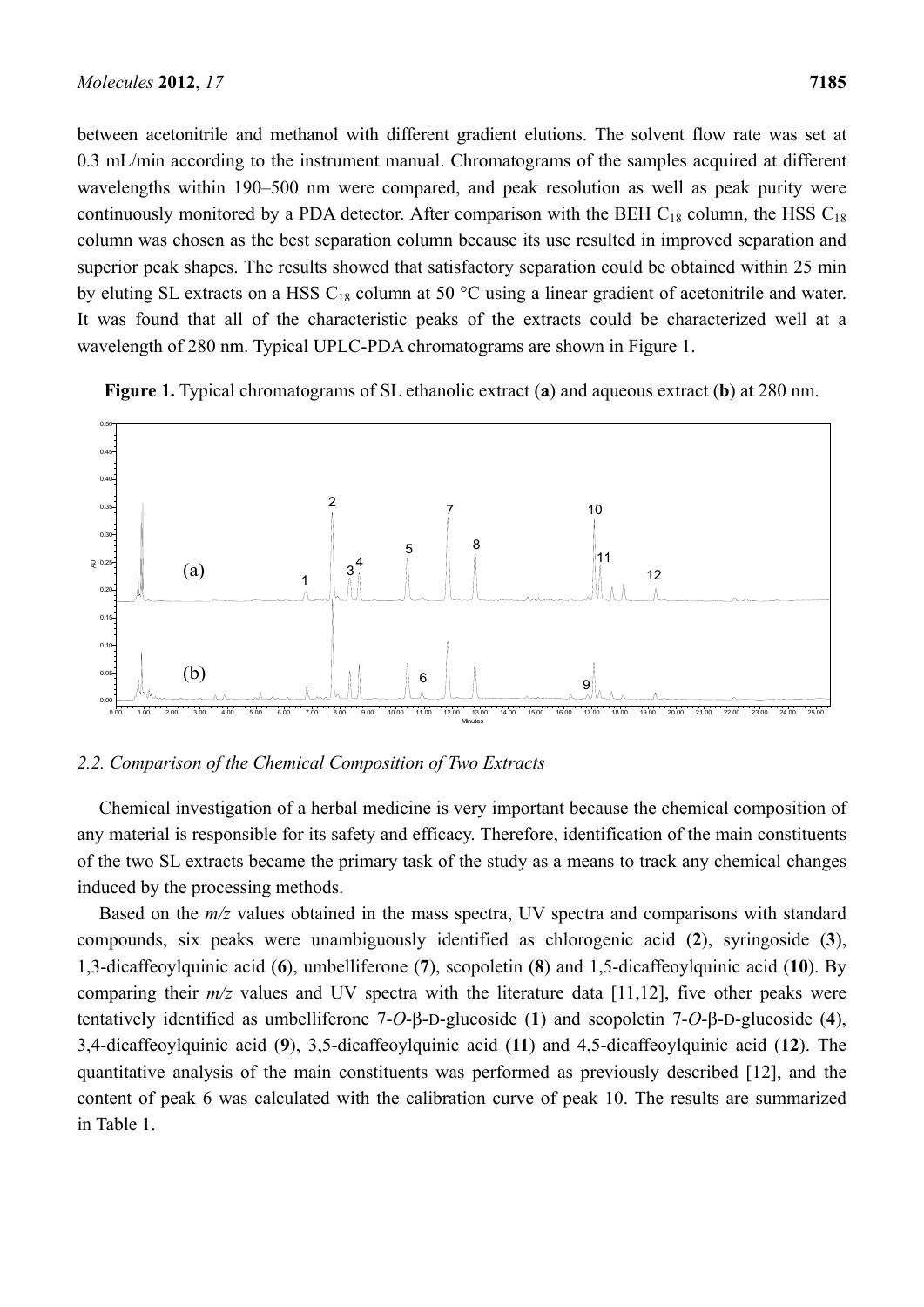|               | Contents of the six main constituents in the two extracts (mg/g, $n = 3$ ) |                           |                                   |                      |                          |                                    |  |
|---------------|----------------------------------------------------------------------------|---------------------------|-----------------------------------|----------------------|--------------------------|------------------------------------|--|
| <b>Sample</b> | <b>Chlorogenic</b><br>acid(2)                                              | <b>Syringoside</b><br>(3) | 1,3-Dicaffeovl<br>quinic acid (6) | Umbelliferone<br>(7) | <b>Scopoletin</b><br>(8) | 1,5-Dicaffeoyl<br>quinic acid (10) |  |
| Ethanolic     |                                                                            |                           |                                   |                      |                          |                                    |  |
| extract       | $24.60 \pm 0.74$                                                           | $6.38 \pm 0.13$           | $0.45 \pm 0.01$                   | $23.43 \pm 0.45$     | $35.82 \pm 0.29$         | $8.54 \pm 0.16$                    |  |
| Aqueous       | $1822 \pm 033$                                                             | $5.41 \pm 0.15$           | $0.82 \pm 0.02$                   | $15.52 \pm 0.48$     | $24.20 \pm 0.87$         | $3.80 \pm 0.13$                    |  |
| extract       |                                                                            |                           |                                   |                      |                          |                                    |  |

**Table 1.** The contents of six constituents in the two SL extracts.

Values shown are mean  $\pm$  S.D.

The results demonstrated that the types of chemical composition of the two extracts are identical, namely phenolic acids and coumarins, but the contents of most constituents in the aqueous extract are decreased compared with those in the ethanolic extract. The differences in extraction efficiencies, instability and degradation of the chemical constituents during boiling may contribute to the different contents of chemical constituents in the SL aqueous and ethanolic extracts. On the other hand, the content of 1,3-dicaffeoylquinic acid (peak 6) was increased after by boiling in water. This finding suggests a chemical interaction involving dicaffeoylquinic acids takes place during boiling.

#### *2.3. Verification and Elucidation of the Chemical Changes during Boiling*

Judging from the above-mentioned identification study, we speculated that the generated 1,3-dicaffeoylquinic acid (peak 6) was derived from 1,5-dicaffeoylquinic acid (peak 10). To verify this hypothesis, we analyzed 1,5-dicaffeoylquinic acid aqueous solution after heating, as a direct approach, without the interference of extraneous material. The results of this analysis are shown in Figure 2.



**Figure 2.** The chromatogram of 1,5-dicaffeoylquinic acid aqueous solution after boiling.

The results verified that the component 1,3-dicaffeoylquinic acid (peak 6), was a reaction product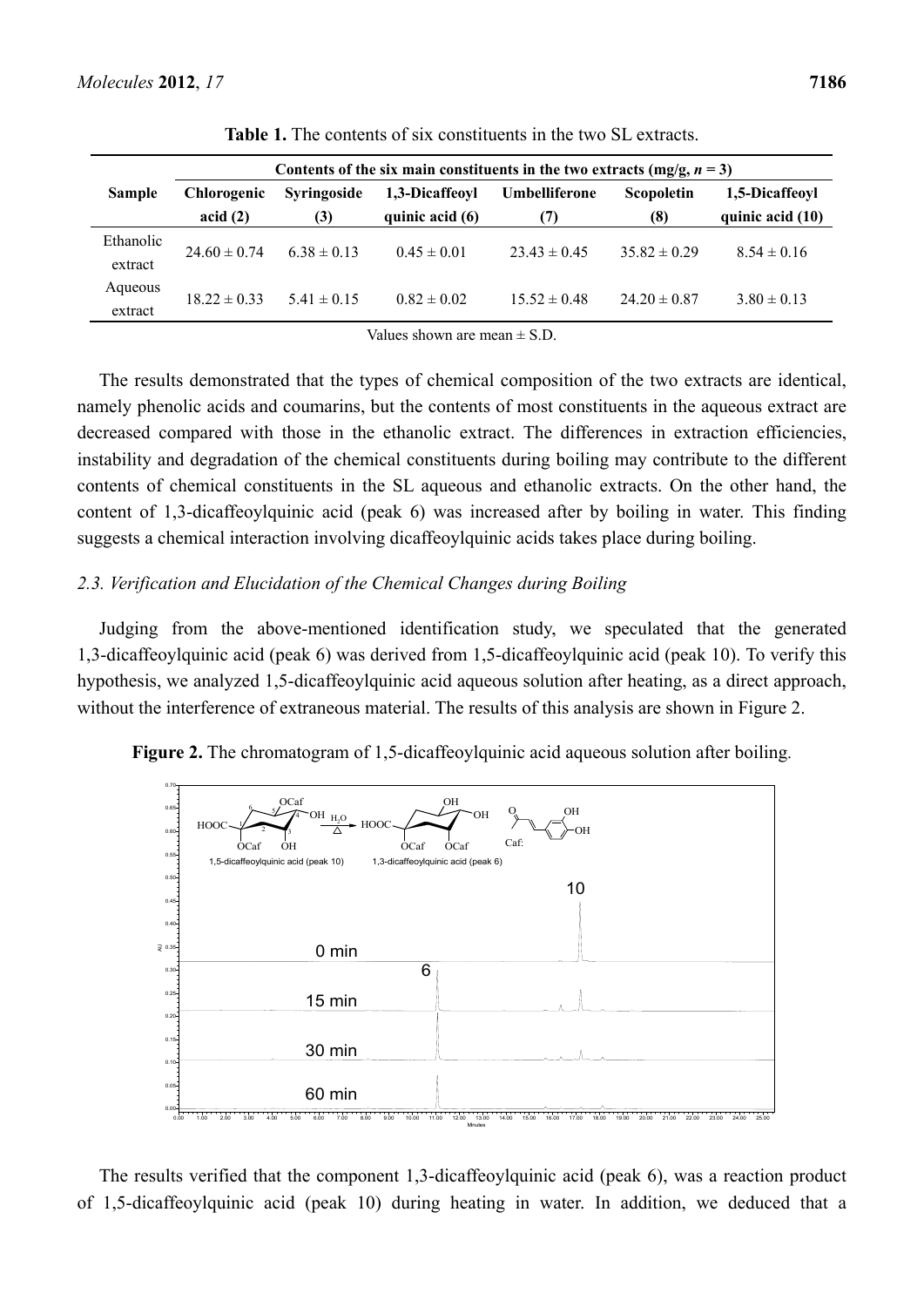transesterification reaction takes place involving the caffeoylquinic acid; a mechanism for this trans formation is shown in Scheme 1.



**Scheme 1.** The reaction mechanism of intramolecular trans-esterification.

#### *2.4. Comparison of the Anti-Inflammatory Effects of the Two Extracts*

SL is traditionally consumed, both as a tincture and as a decoction, to relieve inflammatory and painful disorders [6]. In order to determine whether both processing methods produce extracts of consistent efficacy, it is necessary to compare the anti-inflammatory and anti-nociceptive effects of the two SL extracts.

In order to measure the anti-inflammatory effects, the present study investigated the depressive effects of the two extracts against croton oil-induced mouse ear edema. A YLS-Q4 punch, which spring-driven sharp blade can reduce the edema fluid loss, was used to remove the ear plugs. Results (Figure 3) show that both SL extracts significantly suppressed the inflammation response at a dose of 100–400 mg/kg in a dose-dependent manner. With the doses of 100, 200 and 400 mg/kg, ethanolic extract exerted a significant inhibition of ear edema by 9.6%, 30.3%, and 42.2%, respectively, and aqueous extract exerted a significant inhibition of ear edema by 11.6%, 28.8%, and 37.8%, respectively. Compared to aqueous extract, ethanolic extract showed higher efficacy against ear edema.



**Figure 3.** Anti-inflammatory effect of two SL extracts on croton oil-induced ear edema in mice.

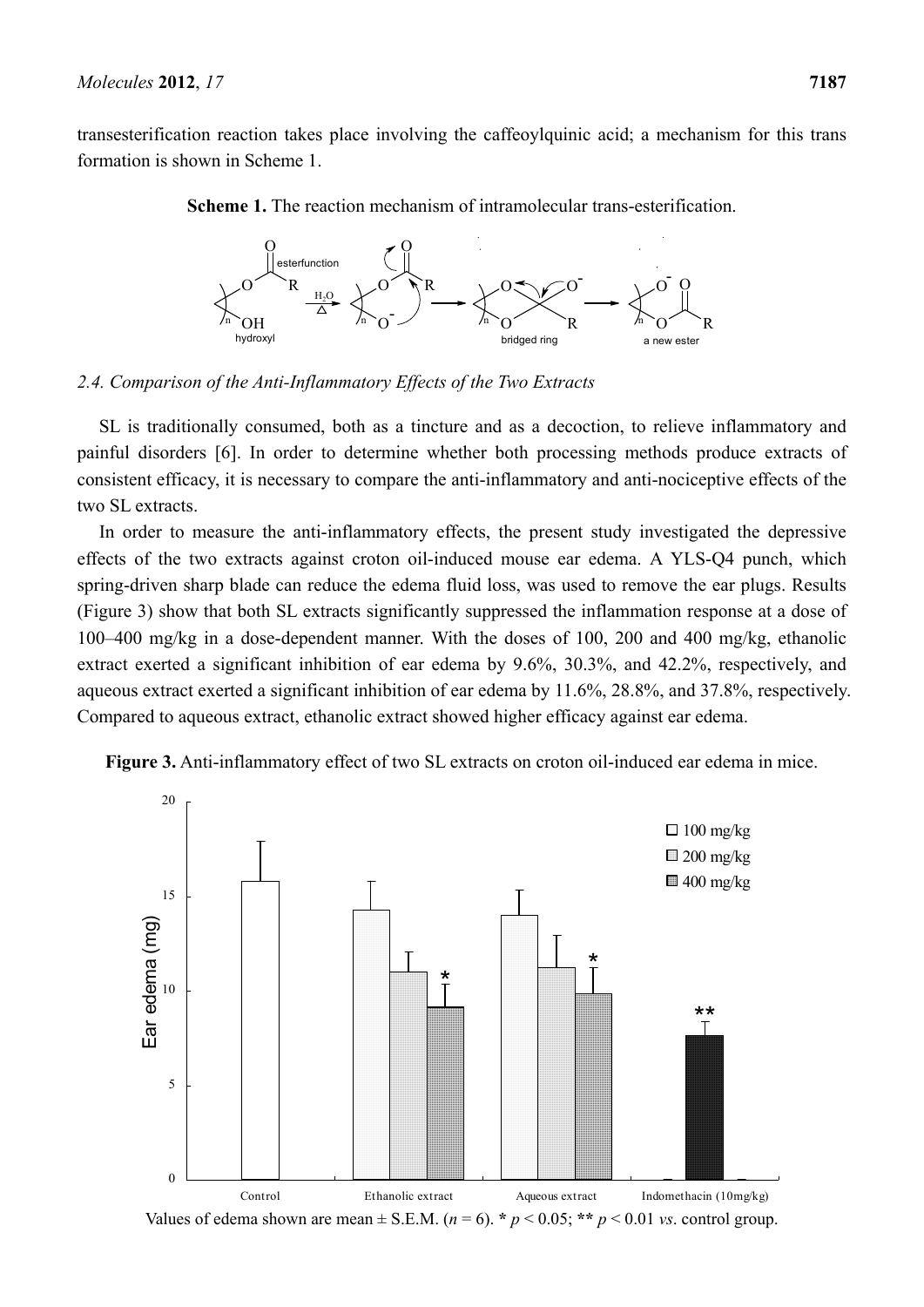#### *2.5. Comparison of the Anti-Nociceptive Effect of Two Extracts*

The acetic acid-induced abdominal constriction and hot-plate methods are the animal models typically used to elucidate peripheral and central analgesic activity, respectively [13]. Therefore, the methods of both peripherally and centrally mediated effects were selected for investigating anti-nociceptive effects.

| <b>Groups</b> | <b>Dose</b><br>(mg/kg) | <b>Frequency</b><br>(Counts/15 min) | <b>Inhibition</b><br>$\frac{1}{2}$ | <b>Latency time</b><br>(sec) | Increase<br>$\frac{9}{0}$ |
|---------------|------------------------|-------------------------------------|------------------------------------|------------------------------|---------------------------|
| Control       | -                      | $20.5 \pm 1.4$                      | -                                  | $14.7 \pm 1.8$               | $\overline{\phantom{a}}$  |
|               | 100                    | $17.2 \pm 1.6$                      | 16.1                               | $15.2 \pm 2.0$               | 3.4                       |
| Aqueous       | 200                    | $16.2 \pm 2.5$                      | 21.0                               | $16.8 \pm 1.4$               | 14.3                      |
| extract       | 400                    | $13.3 \pm 1.2$ *                    | 35.1                               | $20.7 \pm 1.5$ *             | 40.8                      |
|               | 100                    | $19.0 \pm 2.0$                      | 7.3                                | $15.8 \pm 1.2$               | 7.5                       |
| Ethanolic     | 200                    | $15.0 \pm 1.3$                      | 26.8                               | $19.5 \pm 1.6$               | 32.7                      |
| extract       | 400                    | $12.3 \pm 1.0$ **                   | 40.0                               | $21.7 \pm 1.4$ *             | 47.6                      |
| Rotundine     | 50                     | $10.7 \pm 1.5$ **                   | 47.8                               | $23.0 \pm 1.3$ **            | 56.5                      |

**Table 2.** Anti-nociceptive effects of the two extracts on acetic acid-induced writhing and hot plate test in mice.

Values shown are mean  $\pm$  S.E.M. ( $n = 6$ ).  $\star p < 0.05$ ;  $\star \star p < 0.01$  *vs.* control group.

In the acetic acid-induced abdominal writhing test (Table 2), oral administration of SL aqueous extract (100, 200 and 400 mg/kg) resulted in a significant inhibition of writhing by 16.1%, 21.0%, and 35.1%, respectively, and oral administration of SL ethanolic extract (100, 200 and 400 mg/kg) resulted in a significant inhibition of writhings by 7.3%, 26.8%, and 40.0%, respectively. In the hot plate test (Table 2), there was a dose-dependent increase in response to thermal stimulation compared with control mice, when mice were treated with extracts of SL. Oral administration of SL aqueous and ethanolic extract resulted in a significant latency of jumping response by 40.8% and 47.6% when treated at 400 mg/kg, respectively, suggesting that SL has central analgesic properties.

From the animal studies, two findings emerge: firstly, both extracts exhibit the therapeutic efficacies of SL against inflammation and pain. This finding justifies the traditional belief that consuming SL as an herbal medicine can prevent inflammatory and painful diseases; secondly, the anti-inflammatory and anti-nociceptive effects of SL ethanolic extract were more potent than those of the aqueous extract. This implies that discrimination among the two preparations is necessary when using them.

#### *2.6. Comparison of the Anti-Oxidant Effect of Two Extracts*

Oxidative damage to cells induced by free radicals is one of the important causes of inflammation-related diseases like arthritis, atherosclerosis and even cancer [14]. Free radicals cause oxidative damage to healthy cells and trigger the immune system to produce inflammation; conversely, inflammation creates excess free radicals, which can trigger oxidative stress. Oxidation and inflammation are thus in a vicious bicycle controlled by free radicals, so scavenging free radicals and inhibiting the autocatalytic cascade has become a good strategy for preventative therapy of inflammation-related diseases [15,16].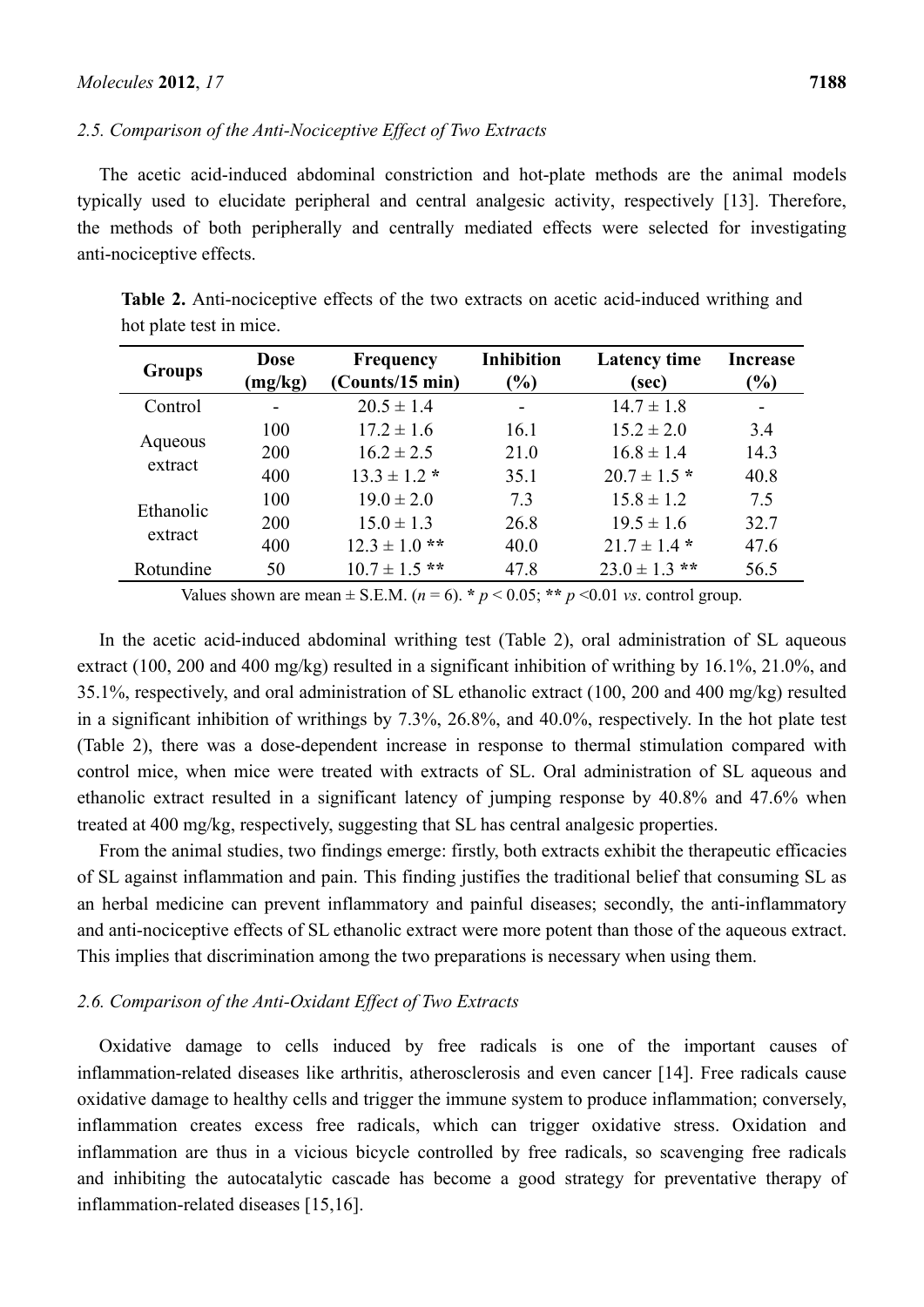SL is mainly consumed as an herbal medicine to relieve inflammatory and painful disorders; thus measuring anti-oxidant effects is an accepted approach to evaluate the possible health benefits. In the present study, the anti-oxidant activities of samples were measured by the 2,2-diphenyl-1 picrylhydrazyl (DPPH) radical scavenging assay, and the results, shown in Figure 4, demonstrate the dose-dependent scavenging rate of the two extracts against DPPH radicals. The calibration curve was established by plotting the percent of inhibition against the concentrations of the extracts with nonlinear regression analysis. The nonlinear regression is expressed as  $I_{\text{ethanolic}} = -6 \times 10^{-5} \text{C}^2 + 0.1538 \text{C} - 2.9299$ ,  $R^2 = 0.9955$ ;  $I_{\text{aqueous}} = -4 \times 10^{-5}C^2 + 0.1204C - 2.0567$ ,  $R^2 = 0.9989$ , where I and C are the percent of inhibition and the concentration of extract solution, respectively. These regression equations were used for quantifying IC<sub>50</sub> value of the two extracts; the IC<sub>50</sub> values were calculated as 409.6 mg/L and 523.4 mg/L for the ethanolic extract and aqueous extract, respectively.



**Figure 4.** DPPH radical scavenging capacity two SL extracts (*n* = 3).

The anti-oxidant study demonstrated that SL might be a free radical scavenger, and both extracts exhibited significant anti-oxidant capacity. Moreover, the ethanolic extract of SL showed higher percentages of oxidant inhibition than the aqueous extract, a finding consistent with the results of the inflammation and pain inhibition tests. The anti-inflammatory effects of botanical anti-oxidants have also been confirmed by other reports, and free radical scavenging is one of the important pathways by which they work [17–19]. Based on these findings, we believe that the anti-oxidant capacity of SL probably contributes to its therapeutic efficacy in relieving inflammation and pain by scavenging free radicals.

#### **3. Experimental**

#### *3.1. Materials*

The sample of *Saussurea laniceps* (SL) was collected in Tibet (China) in 2008. The identity of the material was confirmed by Dr. Hubiao Chen (School of Chinese Medicine, Hong Kong Baptist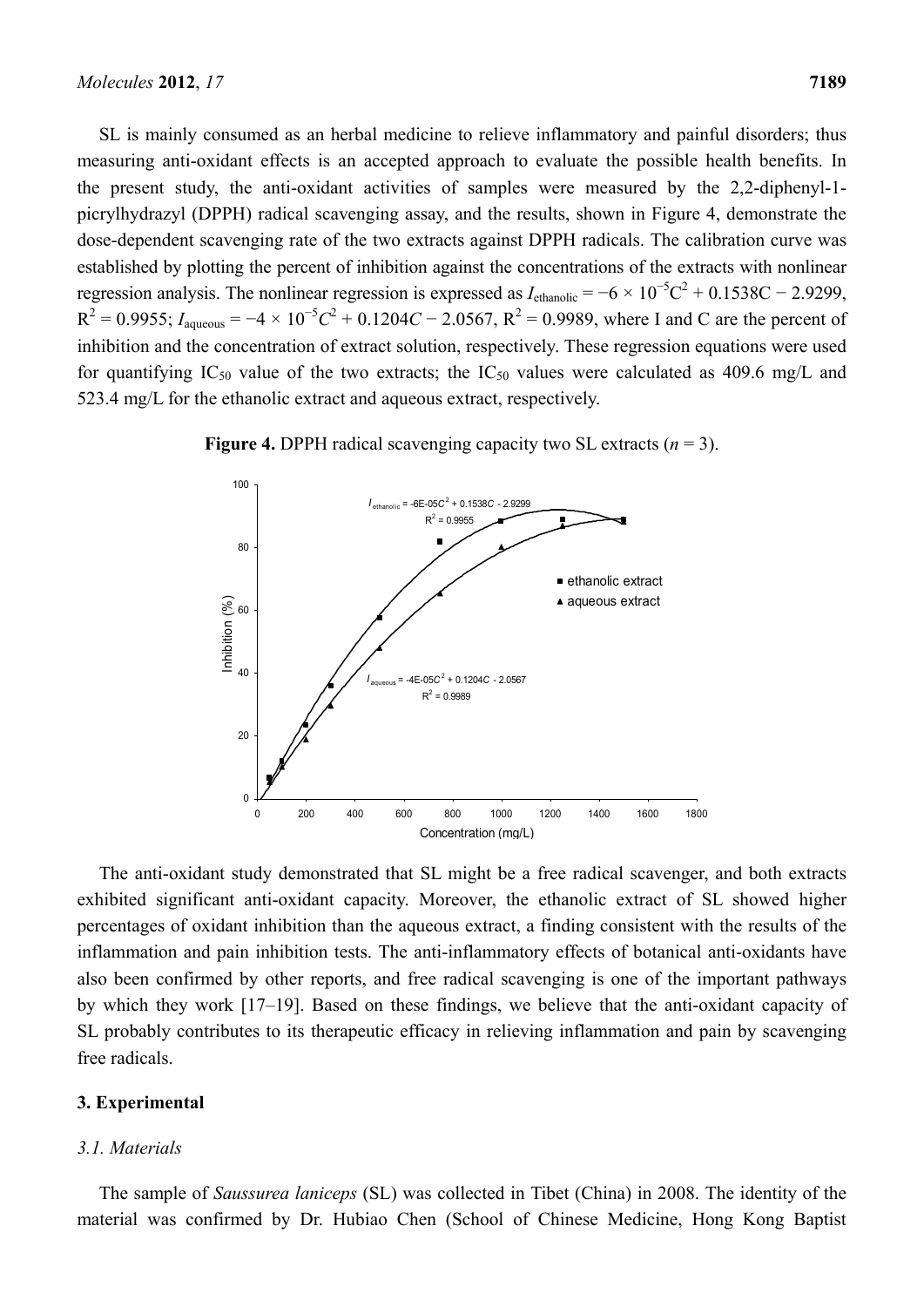University, Hong Kong) on the basis of geographical origin and by means of a macroscopic character assessment. Voucher specimens were deposited in the Chinese Medicines Center, Hong Kong Baptist University.

#### *3.2. Preparation of Aqueous and Ethanolic Extracts*

Plant materials were cut into small pieces. For the preparation of aqueous extract, SL pieces (ca. 0.2 kg) was boiled in pure water (5 L) for one hour. The supernatant was filtered. This procedure was repeated once, and then the combined filtrates were lyophilized to obtain an aqueous extract. For the preparation of ethanolic extract to represent steeping in spirit, SL sample (0.2 kg) was soaked in 50% ethanol (5 L) at room temperature for 2 days with occasional shaking. The supernatant was filtered. This procedure was repeated once, and then the combined filtrates were evaporated to remove ethanol in a rotary evaporator (40 °C). The wet residues were lyophilized with a Labconco freeze-dry system to obtain an ethanolic extract. About 0.1 g of each extract was dissolved in methanol (25 mL), and the quantitative analysis of the main constituents was performed as previously described [12].

#### *3.3. Chemicals and Reagents*

Standards of chlorogenic acid, 1,3-dicaffeoylquinic acid and 1,5-dicaffeoylquinic acid were purchased from Biopurity Phytochemcials Ltd. (Chengdu, China). Syringoside and scopoletin were purchased from the National Institute for the Control of Pharmaceutical and Biological Products (Beijing, China). Umbelliferone was purchased from Fluka (Buchs, Switzerland). Croton oil, indomethacin, carboxymethylcellulose and 2,2-diphenyl-1-picrylhydrazyl (DPPH) were purchased from Sigma Chemical Co. (St. Louis, MO, USA). Rotundine was purchased from Zhenang Pharmaceutical Co., Ltd. (Nanjing, China). Ethanol and formic acid of analytical grade were purchased from Merck (Darmstadt, Germany). Acetonitrile of chromatography grade and methanol of analytical grade were purchased from Lab-scan (Bangkok, Thailand). Water was purified using a Milli-Q water system (Millipore; Bedford, MA, USA). Other reagents were analytical grade.

#### *3.4. Animals*

ICR mice weighing 20–25 g were purchased from the Laboratory Animal Services Center, the Chinese University of Hong Kong. All animals were bred in a temperature-controlled room  $(23 \pm 1 \degree C)$ with a 12 h light/dark cycle for a week before the experiment started. Each cage housed six animals and a standard rodent diet and water were provided *ad libitum*. All experimental protocols were approved by the Committee on the Use of Human & Animal Subjects in Teaching and Research of Hong Kong Baptist University, in accordance with the Animals Ordinance (Department of Health, Hong Kong) [20].

#### *3.5. Comparison of the Chemical Composition Using UPLC-PDA-ESI/MS*

UPLC-PDA-ESI/MS analytical procedures were performed on a Waters Acquity<sup>TM</sup> ultra-performance liquid chromatography (UPLC) system (Waters Corp., Milford, MA, USA) coupled to a Bruker MicrOTOFQ mass spectrometer by an electrospray ionization (ESI) interface (Bruker Daltonics,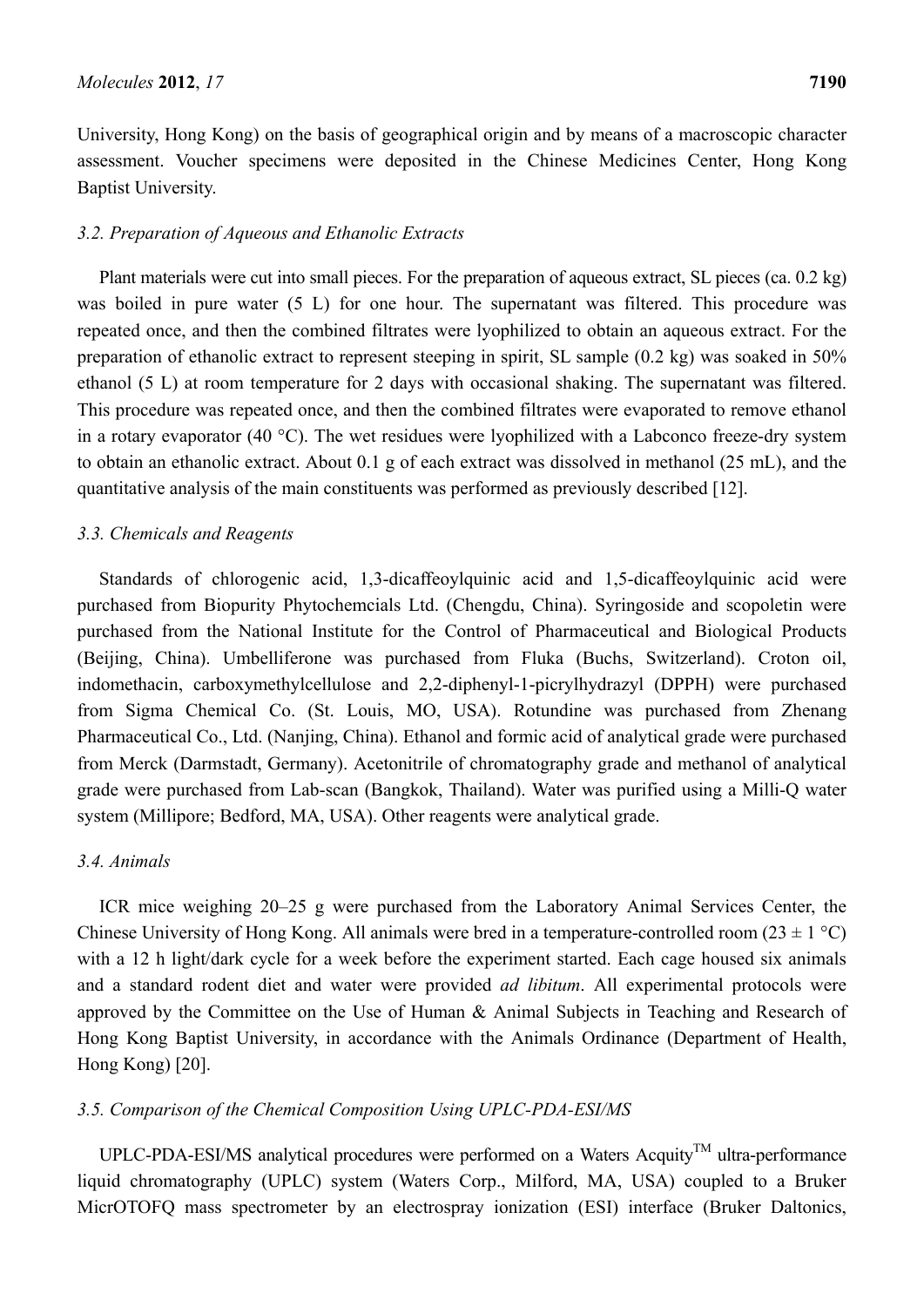Bremen, Germany). The chromatographic separation was performed on a Waters HSS  $C_{18}$  column (1.8  $\mu$ m, 2.1 × 100 mm, Waters Corp.) with a VanGuard<sup>TM</sup> pre-column (HSS C<sub>18</sub>, 1.7 µm, 2.1 × 5 mm). The column was eluted with a gradient mixture of 0.1% formic acid in water (phase A) and 0.1% formic acid in acetonitrile (Phase B) at the flow rate of 0.3 mL/min. The gradient program was as follows: 3% (B) in 0–2 min, 3–15% (B) in 2–14 min, 15–20% (B) in 14–22 min and 20–30% (B) in 22–25 min. The column temperature was held at 50 °C and the detection wavelength was set to 280 nm. The ESI/MS analysis was conducted in positive ion mode, and the detailed conditions were set by referring to the previous paper [12]. For the chemical comparison, about 0.1 g of each extract was dissolved in 25 mL of methanol, and then filtered through a syringe filter (0.2 μm) to obtain sample solution. To verify the chemical changes during heating, the aqueous solution of 1,5-dicaffeoylquinic acids (50 mg/L) was heated in boiling water bath, and then sampled at intervals after heating. Sample solutions, standard solutions and heated standard solutions (3 μL of each) were injected into the UPLC-PDA-ESI/MS system for analysis.

#### *3.6. Comparison of the Anti-Inflammatory Effects Using Croton Oil-Induced Ear Edema in Mice*

In the present study, the croton oil-induced ear edema test, a widely accepted model for testing anti-inflammatory effects of substances, was performed with modifications as previously described [21]. The dried extracts were suspended in  $1\%$  (w/v) aqueous carboxymethylcellulose for administration to animals. The doses employed are expressed as mg of the dried extract per kg body weight. The administrative dosage for animal experiments was converted from the daily dosage for human beings [6]. An oral administration with vehicle, the SL extracts and indomethacin (10 mg/kg) before inducing ear edema was conducted for 5 consecutive days. Thirty minutes after the last administration of tested extracts, a total of 20  $\mu$ L of croton oil (2.5%, v/v) in acetone was applied to the surface of the right ear of each mouse. The left ear remained untreated. Control animals received the irritant and an equal volume of aqueous carboxymethylcellulose. The animals were sacrificed by cervical dislocation 4 h later, and the plugs were removed with an YLS-Q4 punch (Yi Yan Technology Development Co., Ltd., Jinan, China) from both the treated and the untreated ear. The difference in weight between the two plugs was taken as a measure of edematous response. Values obtained from experiments were expressed as mean  $\pm$  S.E.M and further analyzed using one-way ANOVA followed by Dunnett test for multiple comparisons, with the level of significance chosen as  $p \le 0.05$ .

#### *3.7. Comparison of the Anti-Nociceptive Effects using Writhing Test and Hot Plate Test in Mice*

The writhing test was used as the peripheral pain model [7,22]. Briefly, the extract solution, rotundine (50 mg/kg) and vehicle were orally administered for 5 consecutive days. Half an hour after the last delivery, acetic acid in saline of 0.2 mL (0.7% w/v) was injected intraperitoneally into each animal. The numbers of abdominal writhing movements were counted for 15 min starting 5 min after injection. The hot plate test was used as the thermal pain model [7,23]. Briefly, the extracts solution, rotundine (50 mg/kg, reference drug) and vehicle were orally administered for 5 consecutive days. Half hour after the last delivery, each mouse was placed on a hot-plate surface (IITC Model 39, Woodland Park, CA) maintained at  $55 \pm 0.2$  °C. The reaction time from hot-plate placement to hind-paw lick was recorded. Values obtained from experiments were expressed as mean  $\pm$  S.E.M and further analyzed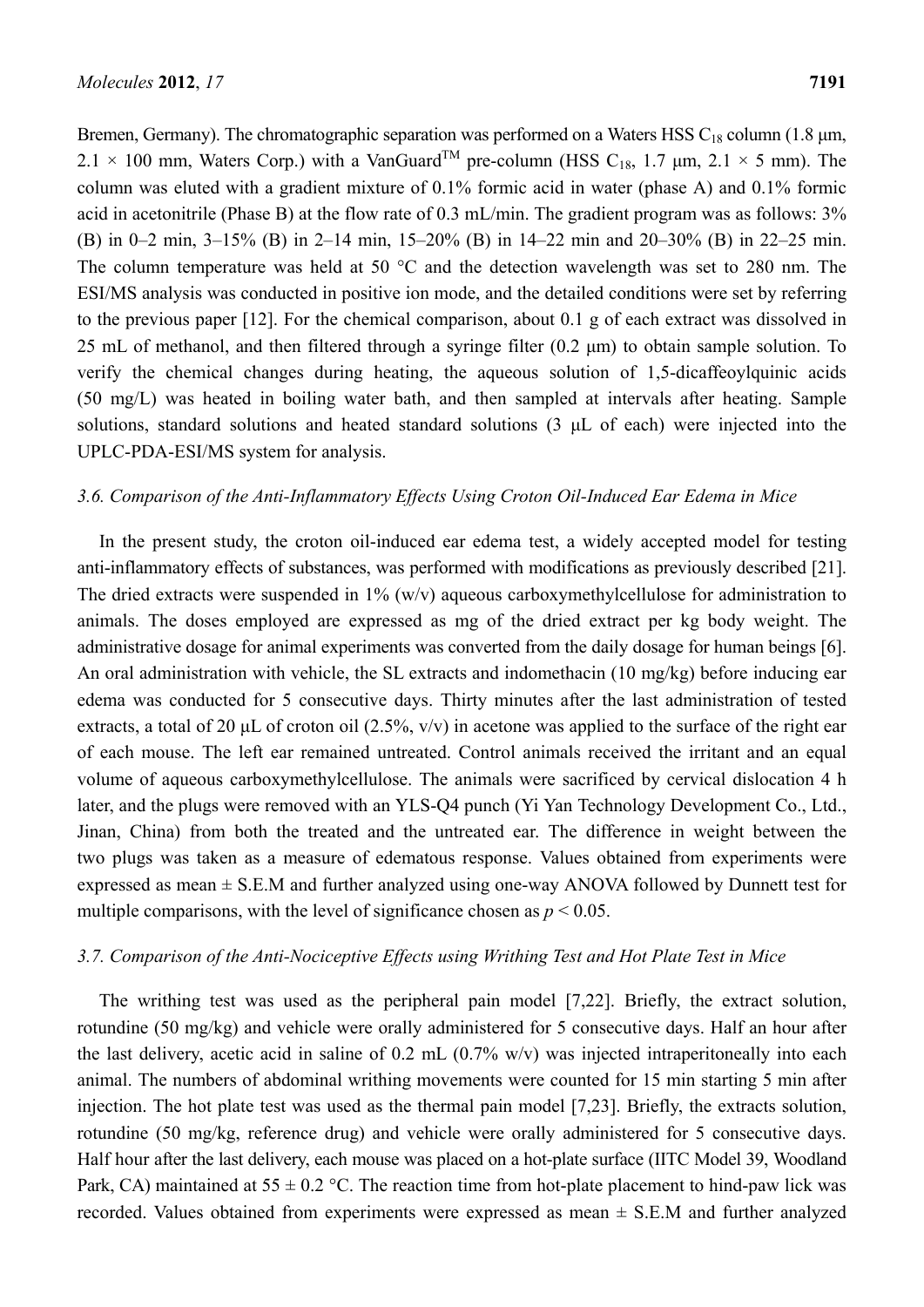using one-way ANOVA followed by Dunnett test for multiple comparisons, with the level of significance chosen as  $p < 0.05$ .

#### *3.8. Comparison of the Anti-Oxidant Effects Using DPPH Test*

Experiments were carried out according to the previous report with modifications [24–26]. Briefly, DPPH radicals were prepared in ethanol at a concentration of 0.08 mM. The two extracts were dissolved in water and further diluted to various concentrations for assay. A fixed amount (0.2 mL) of the test solutions was added to DPPH solution (1.8 mL) and vortexed thoroughly. After incubation in the dark at room temperature for 30 min, the absorbance of the mixture was measured utilizing a UV/Vis spectrophotometer (Jasco V-530) at 517 nm against a blank of ethanol. Water was used in the control test, while chlorogenic acid served as the reference drug. The anti-oxidant effect of samples is expressed as percent of inhibition (I) using the following equation:

$$
I(\%) = \frac{A - B}{A} \times 100
$$
 (1)

where A is the absorbance of control reaction (water with DPPH) and B is the absorbance of the tested sample reaction (sample with DPPH). All tests were run in triplicate, and values obtained from experiments were averaged.

#### **4. Conclusions**

To understand the effects of processing on the composition and efficacy of SL herbal extract, the present study is the first to compare the chemical composition and pharmacological effects of aqueous and ethanolic extracts of SL prepared by boiling in water and steeping in spirit containing 50% ethanol, respectively. The chemical study results demonstrated that the types of chemical constituents are identical in aqueous extract and ethanolic extract, while the contents of the main constituents in the ethanolic extract were higher than those of the aqueous extract. Compared with the processing by steeping in spirit, a transesterification of 1.5-dicaffeovlauinic acids takes place during boiling. generating 1,3-dicaffeoylquinic acid. The results of the *in vivo* anti-inflammatory and anti-nociceptive tests verified the therapeutic efficacy of SL as an herbal medicine for relieving inflammation and pain, and the ethanolic extract exhibited more potency than the aqueous extract. Moreover, the result of *in vitro* anti-oxidant test also highlighted that SL serves as a free radical scavenger, and the therapeutic effects of SL may be correlated with its anti-oxidant capacity. This study provides evidence that SL is a beneficial herbal medicine for relieving inflammation and pain, whether used as an aqueous or ethanolic extract. This study also suggests that the two preparations should be distinguished when used, due to their different therapeutic potencies.

#### **Acknowledgements**

This research was funded by the Faculty Research Grant of Hong Kong Baptist University (FRG/08–09/II-52) and General Research Fund of Hong Kong (HKBU-260111).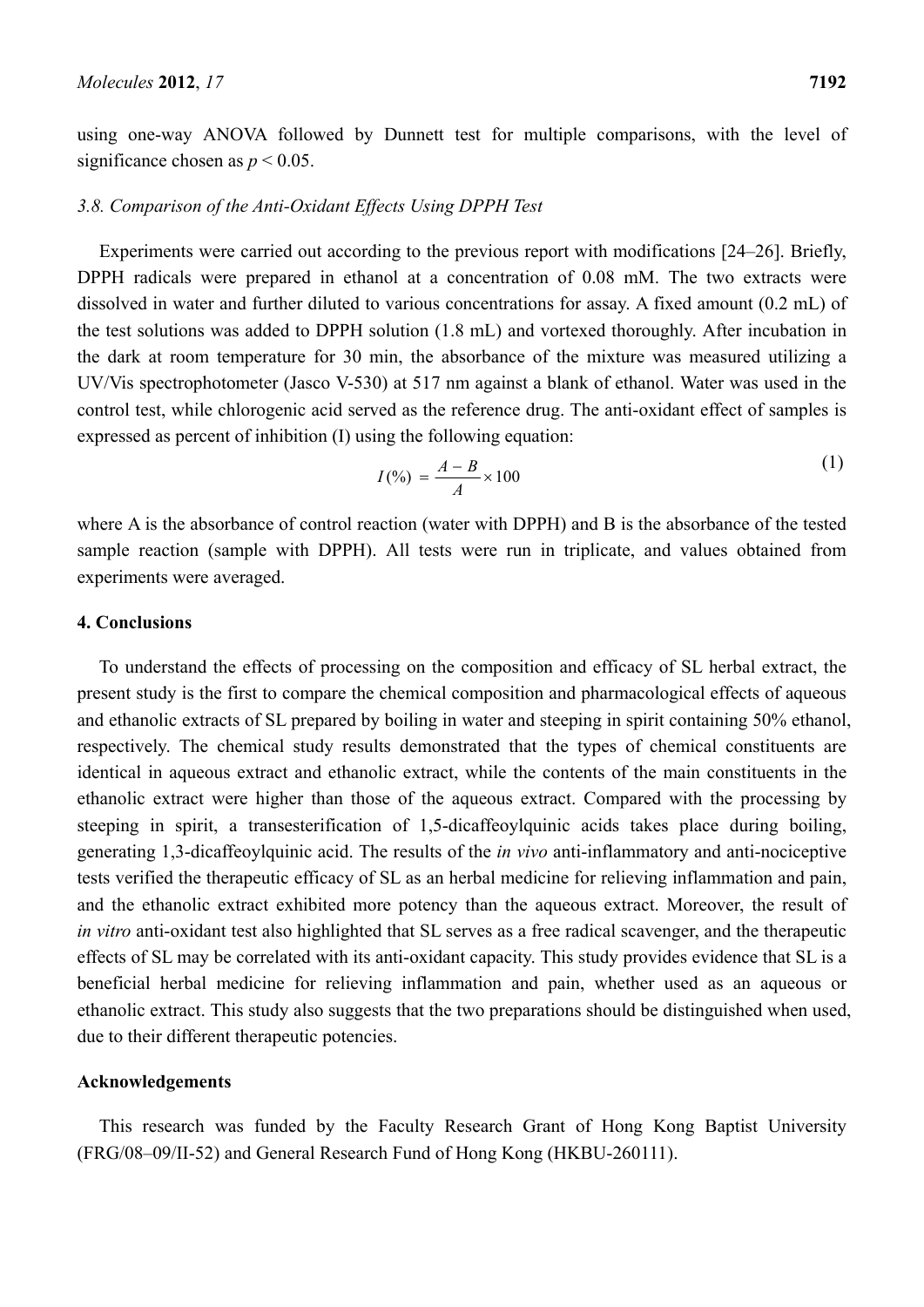#### **References and Notes**

- 1. Zhao, Z.Z.; Liang, Z.T.; Chan, K.; Lu, G.H.; Lee, E.L.M.; Chen, H.B.; Li, L. A unique issue in the standardization of Chinese materia medica: Processing. *Planta Med*. **2010**, *76*, 1975–1986.
- 2. Azaizeh, H.; Saad, B.; Khalil, K.; Said, O. The state of the art of traditional Arab herbal medicine in the eastern region of the Mediterranean: A review. *Evid. Based Complement. Alternat. Med*. **2006**, *3*, 229–235.
- 3. Cooper, E.L. Complementary and alternative medicine, when rigorous, can be science. *Evid. Based Complement. Alternat. Med*. **2004**, *1*, 1–4.
- 4. The Chinese Pharmacopoeia Commission. *The Pharmacopoeia of the People's Republic of China (Part I)*; Chemical Industry Press: Beijing, China, 2010; p. 50.
- 5. The Commission of Chinese Ethnomedicine. *Ethnomedicine of China*; The Ethnic Publishing House: Beijing, China, 1984; Volume 8, pp. 261–263.
- 6. The Commission of Chinese Materia Medica. *Materia Medica of China*; Shanghai Scientific and Technical Publishers: Shanghai, China, 1999; Volume 7, pp. 931–934.
- 7. Yi, T.; Zhao, Z.Z.; Yu, Z.L.; Chen, H.B. Comparison of the anti-inflammatory and anti-nociceptive effects of three medicinal plants known as "Snow Lotus" in the traditional Uighur and Tibetan medicines. *J. Ethnopharmacol.* **2010**, *128*, 405–411.
- 8. Li, J.S.; Zhu, Z.Y.; Cai, S.Q. A survey on botanical origins of drug xuelianhua produced in China. *Zhongguo Zhong Yao Za Zhi* **2000**, *25*, 461–465.
- 9. Street, R.A.; Stirk, W.A.; Van Staden, J. South African traditional medicinal plant trade-Challenges in regulating quality, safety and efficacy. *J. Ethnopharmacol.* **2008**, *119*, 705–710.
- 10. Chan, K. Chinese medicinal materials and their interface with Western medical concepts. *J. Ethnopharmacol.* **2005**, *96*, 1–18.
- 11. Zhou, Z.W.; Yin, S.; Wang, X.N.; Fan, C.Q.; Li, H.; Yu, J.M. Two new lignan glycosides from *Saussurea laniceps*. *Helv. Chim. Acta* **2007**, *90*, 951–956.
- 12. Yi, T.; Chen, H.B.; Zhao, Z.Z.; Jiang, Z.H.; Cai, S.Q.; Wang, T.M. Comparative analysis of the major constituents in the traditional Tibetan medicinal plants *Saussurea laniceps* and *S. medusa* by LC–DAD–MS. *Chromatographia* **2009**, *70*, 957–962.
- 13. Verma, P.R.; Joharapurkar, A.A.; Chatpalliwar, V.A.; Asnani, A.J. Antinociceptive activity of alcoholic extract of *Hemidesmus indicus* R.Br. in mice. *J. Ethnopharmacol.* **2005**, *102*, 298–301.
- 14. Reuter, S.; Gupta, S.C.; Chaturvedi, M.M.; Aggarwal, B.B. Oxidative stress, inflammation, and cancer: How are they linked? *Free Radic. Biol. Med*. **2010**, *49*, 1603–1616.
- 15. Hogan, S.; Canning, C.; Sun, S.; Sun, X.; Zhou, K. Effects of grape pomace antioxidant extract on oxidative stress and inflammation in diet induced obese mice. *J. Agric. Food Chem.* **2010**, *58*, 11250–11256.
- 16. Jachak, S.M.; Gautam, R.; Selvam, C.; Madhan, H.; Srivastava, A.; Khan, T. Anti-inflammatory, cyclooxygenase inhibitory and antioxidant activities of standardized extracts of *Tridax procumbens* L. *Fitoterapia* **2011**, *82*, 173–177.
- 17. Ahmed, S.; Anuntiyo, J.; Malemud, C.J.; Haqqi, T.M. Biological basis for the use of botanicals in osteoarthritis and rheumatoid arthritis: A review. *Evid. Based Complement. Alternat. Med.* **2005**, *2*, 301–308.